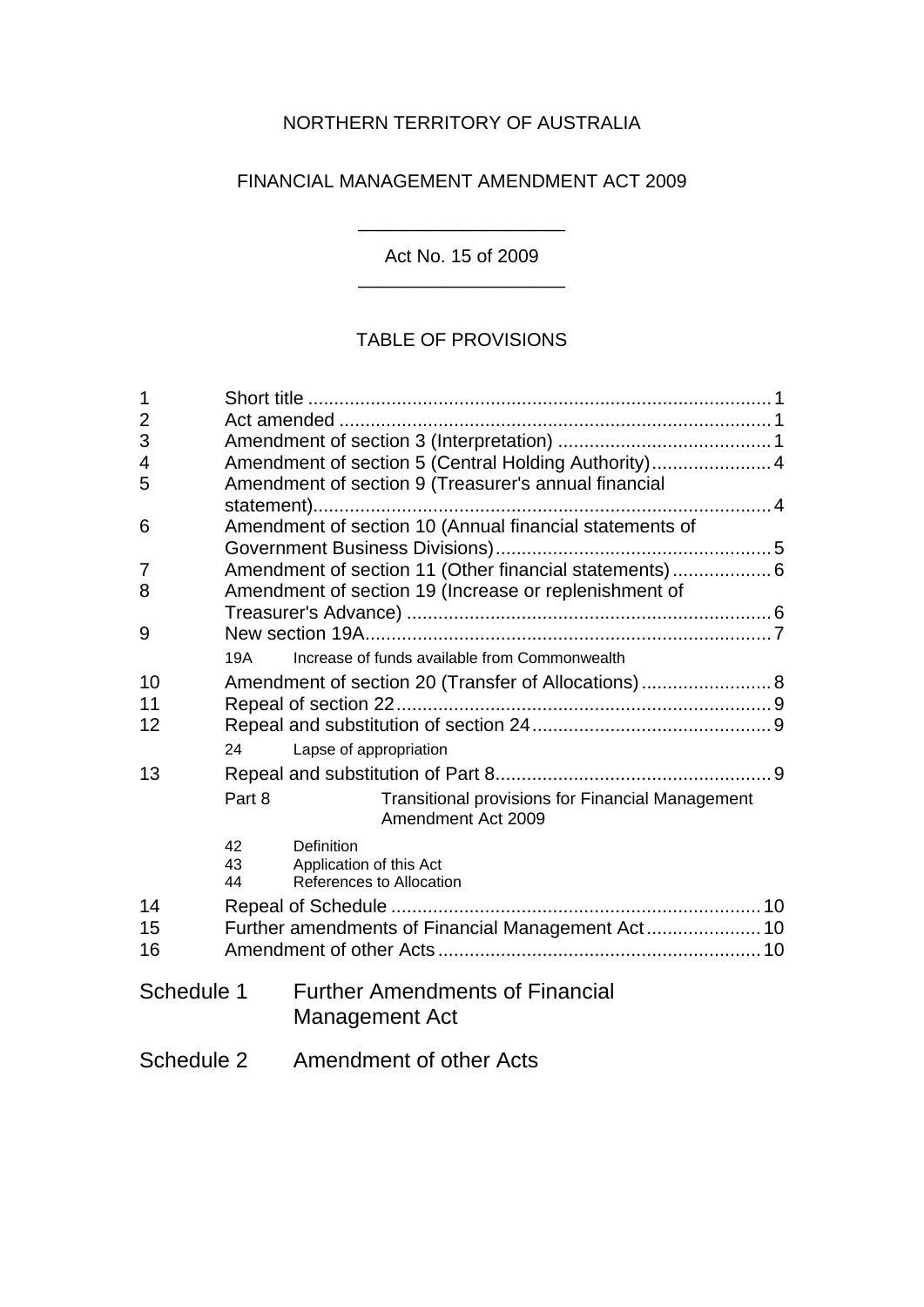

# **NORTHERN TERRITORY OF AUSTRALIA** \_\_\_\_\_\_\_\_\_\_\_\_\_\_\_\_\_\_\_\_

#### Act No. 15 of 2009 \_\_\_\_\_\_\_\_\_\_\_\_\_\_\_\_\_\_\_\_

An Act to amend the *Financial Management Act* and for related purposes

[*Assented to 18 June 2009*] [*Second reading 30 April 2009*]

#### **The Legislative Assembly of the Northern Territory enacts as follows:**

#### <span id="page-1-0"></span>**1 Short title**

This Act may be cited as the *Financial Management Amendment Act 2009*.

#### <span id="page-1-1"></span>**2 Act amended**

This Act amends the *Financial Management Act.* 

#### <span id="page-1-2"></span>**3 Amendment of section 3 (Interpretation)**

(1) Section 3(1)

*omit* 

Act, unless the contrary intention appears –

*substitute* 

Act:

(2) Section 3(1), definitions *Accountable Officer*, *audit*, *Operating Account*, *Purpose* and *Treasurer's Advance*

*omit*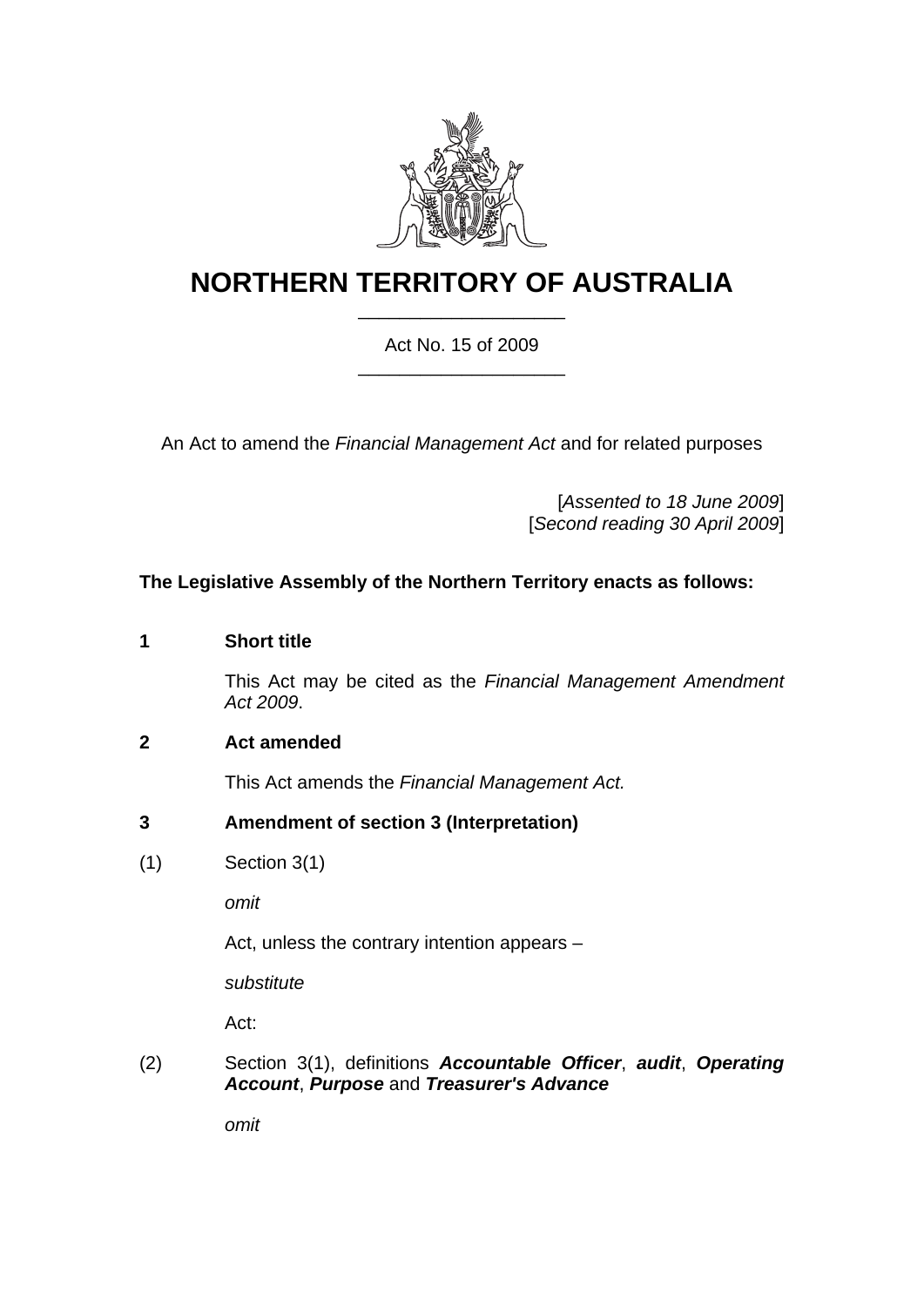(3) Section 3(1)

*insert (in alphabetical order)* 

# *Accountable Officer* means:

- (a) in relation to an Agency the chief executive officer (however described) of the Agency or a person whom the Treasurer declares in writing to be the Accountable Officer for the Agency for this Act; or
- (b) in relation to the Central Holding Authority the person whom the Treasurer declares in writing to be the Accountable Officer of the Authority for this Act.

*Accountable Officer's Trust Account* means an Accountable Officer's Trust Account established under section 7.

*audit* includes the inspection, investigation, examination and review of accounts and systems.

*Central Holding Authority* means the account by that name that forms part of the Public Account, as mentioned in section 4.

*local government council* means a council constituted under the *Local Government Act*.

*Operating Account* means either of the following established under section 6(1):

- (a) a Government Business Division Operating Account;
- (b) an Agency Operating Account.

*Public Account* means the account established under section 4.

*Purpose* means a Purpose specified under an Appropriation Act, whether or not it is also designated under that Act as any of the following:

- (a) Output;
- (b) Capital;
- (c) Treasurer's Advance;
- (d) Commonwealth;
- (e) Interest, Taxes and Administration;
- (f) Employee Entitlements.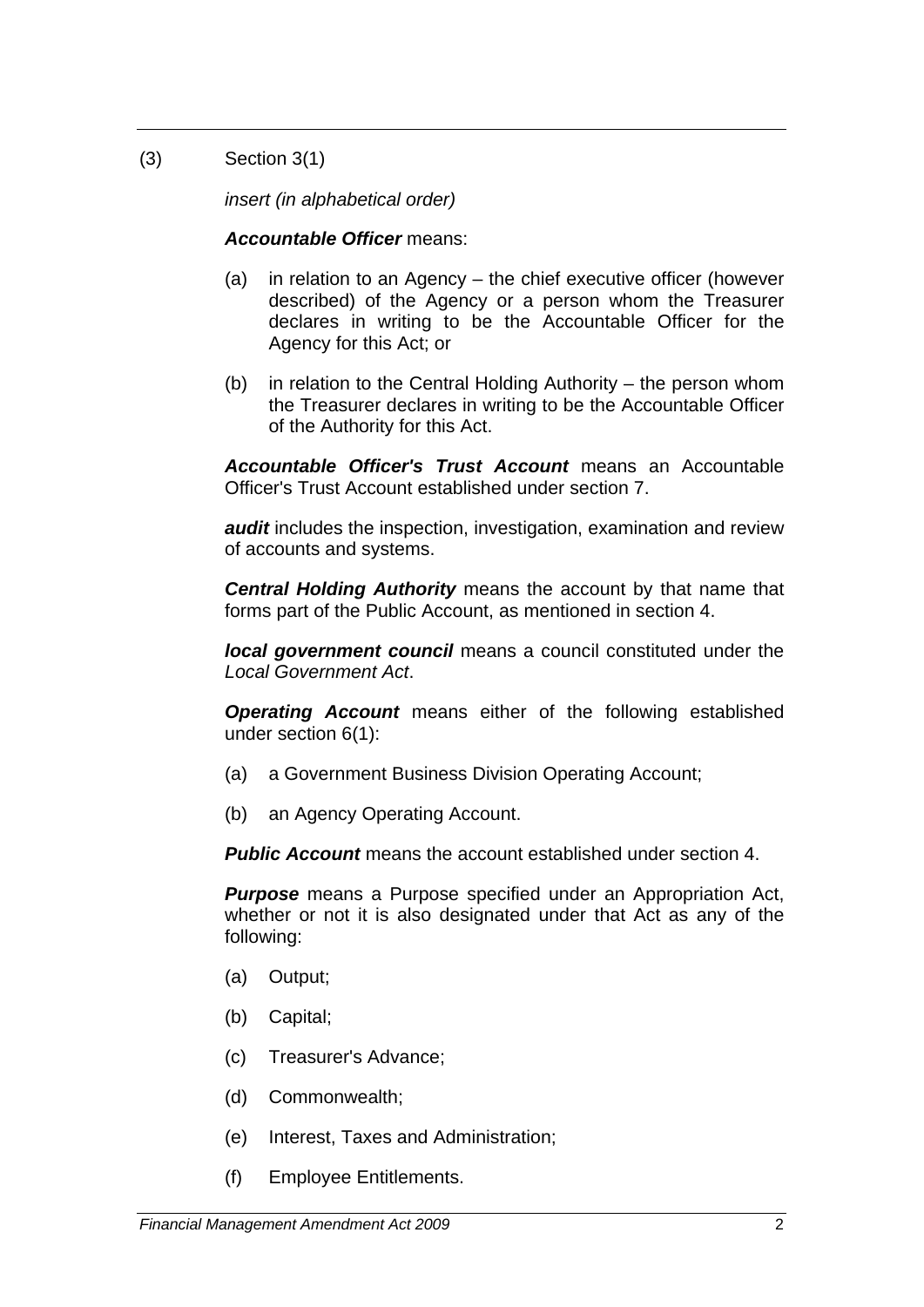*Treasurer's Advance* means the Purpose to which an appropriation is made, that may be used as mentioned in section 18.

(4) Section 3(1), definition *Allocation*

*omit* 

*Allocation* means –

*substitute* 

*appropriation* means:

(5) Section 3(1), definition *Appropriation Act*

*omit* 

Allocation

*substitute* 

appropriation

(6) Section 3(1), definition *internal control*

*omit* 

Agency to –

*substitute* 

Agency to do the following:

(7) Section 3(1), definition *internal control*, paragraph (d)

*omit* 

information; and

*substitute* 

information;

# (8) Section 3(1), definition *loss*

*omit* 

includes –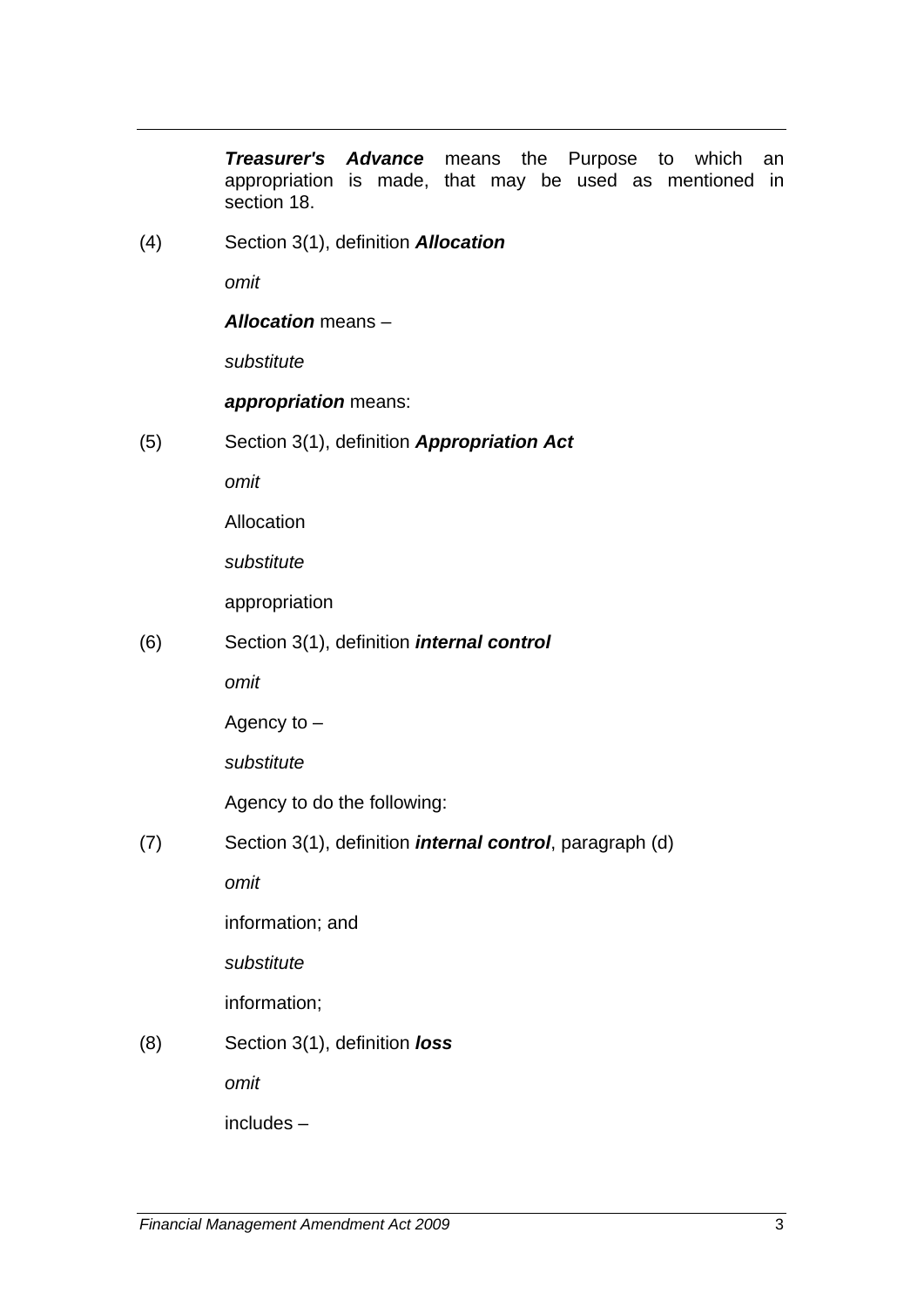#### *substitute*

includes the following:

(9) Section 3(1), definition *loss*, paragraph (d)

*omit, substitute* 

- (d) an expenditure made without lawful authority;
- (10) Section 3(1), definition *receipts*, paragraph (a), at the end

*insert* 

and

## <span id="page-4-0"></span>**4 Amendment of section 5 (Central Holding Authority)**

Section 5(3)

*omit* 

Allocation

*substitute* 

appropriation

#### <span id="page-4-1"></span>**5 Amendment of section 9 (Treasurer's annual financial statement)**

(1) Section 9(1), after "appropriate,"

*insert* 

and table in the Legislative Assembly

(2) Section 9(4)

*omit, substitute* 

- (4) In tabling the annual financial statement, the Treasurer must include:
	- (a) a signed copy of the statement; and
	- (b) a signed copy of the Auditor-General's report on the statement under the Audit Act.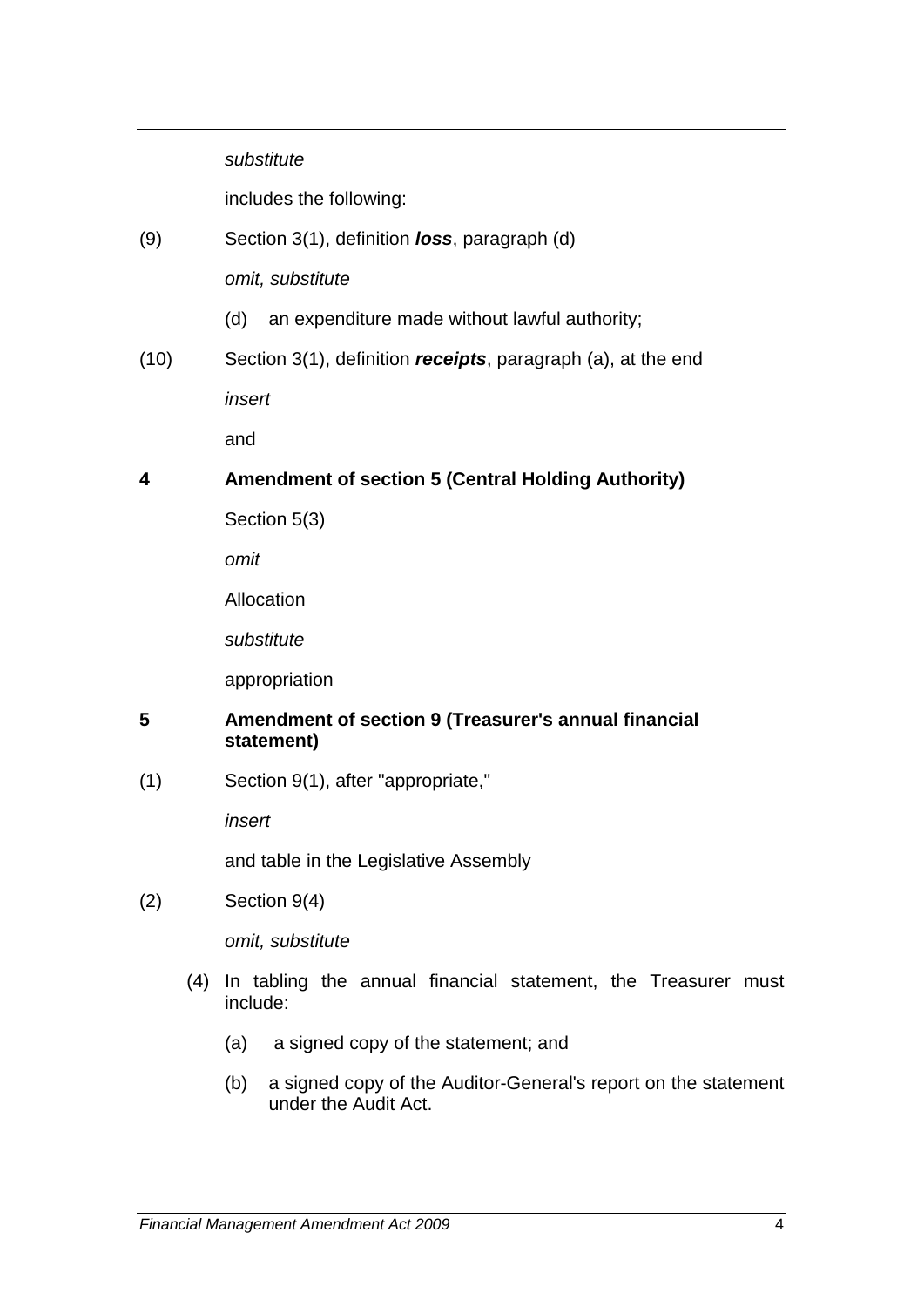(3) Section 9(5), definition *prescribed period*, paragraph (a)

*omit* 

3

*substitute* 

4

## <span id="page-5-0"></span>**6 Amendment of section 10 (Annual financial statements of Government Business Divisions)**

(1) Section 10(1)

*omit* 

shall, within the period of 3

*substitute* 

must, within the period of 2

(2) Section 10(2)

*omit* 

shall

*substitute* 

must

(3) Section 10(3) and (4)

*omit, substitute* 

- (3) The Accountable Officer must forward the financial statement to the Auditor-General who must audit the statement and report on the statement to the Minister and forward a copy of the report to the Accountable Officer.
- (4) The Minister must table the financial statement and the Auditor-General's report in the Legislative Assembly within:
	- (a) 4 months after the end of the financial year; or
	- (b) if the Treasurer determines another period the other period.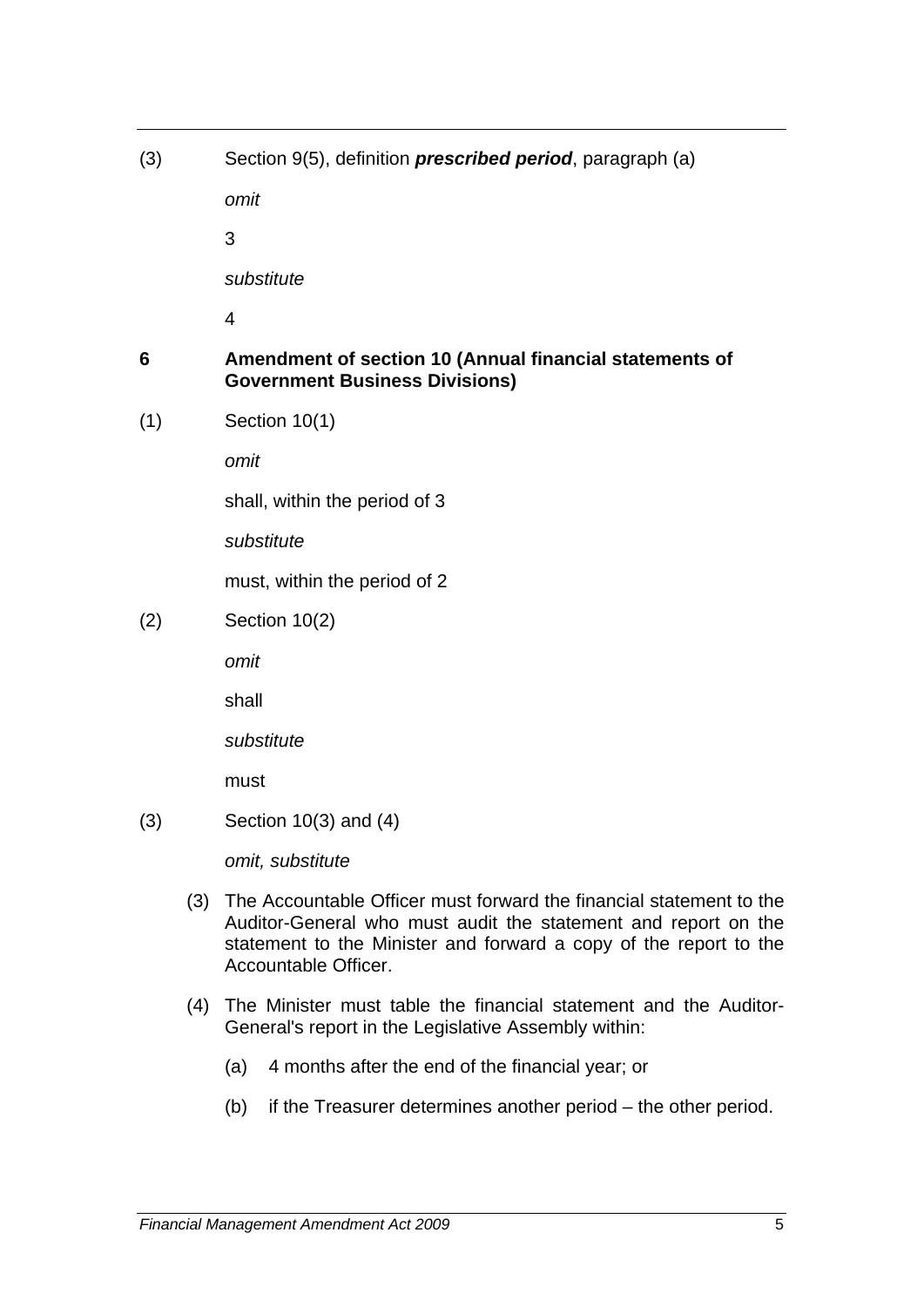# <span id="page-6-0"></span>**7 Amendment of section 11 (Other financial statements)**

(1) Section 11(2)

*omit, substitute* 

- (2) The financial statement for the financial year or other financial reporting period must be in the form the Treasurer directs and must be prepared within:
	- (a) 2 months after the end of the period to which the statement relates; or
	- (b) if the Treasurer determines another period the other period.
- (2) Section 11(3)

*omit* 

all the words from "shall audit" to "case allows,"

*substitute* 

must audit it and

(3) Section 11(4)

*omit, substitute* 

- (4) The Minister must table the financial statement and the Auditor-General's report, if any, in the Legislative Assembly within:
	- (a) 4 months after the end of the financial year; or
	- (b) if the Treasurer determines another period the other period.

#### <span id="page-6-1"></span>**8 Amendment of section 19 (Increase or replenishment of Treasurer's Advance)**

(1) Section 19(1)

*omit, substitute* 

 (1) If, because of reasons provided by the Treasurer, the Administrator is satisfied funds available in the Central Holding Authority will be in excess of requirements (*excess funds*) for a financial year, the Administrator may increase the appropriation to the Treasurer's Advance for the financial year.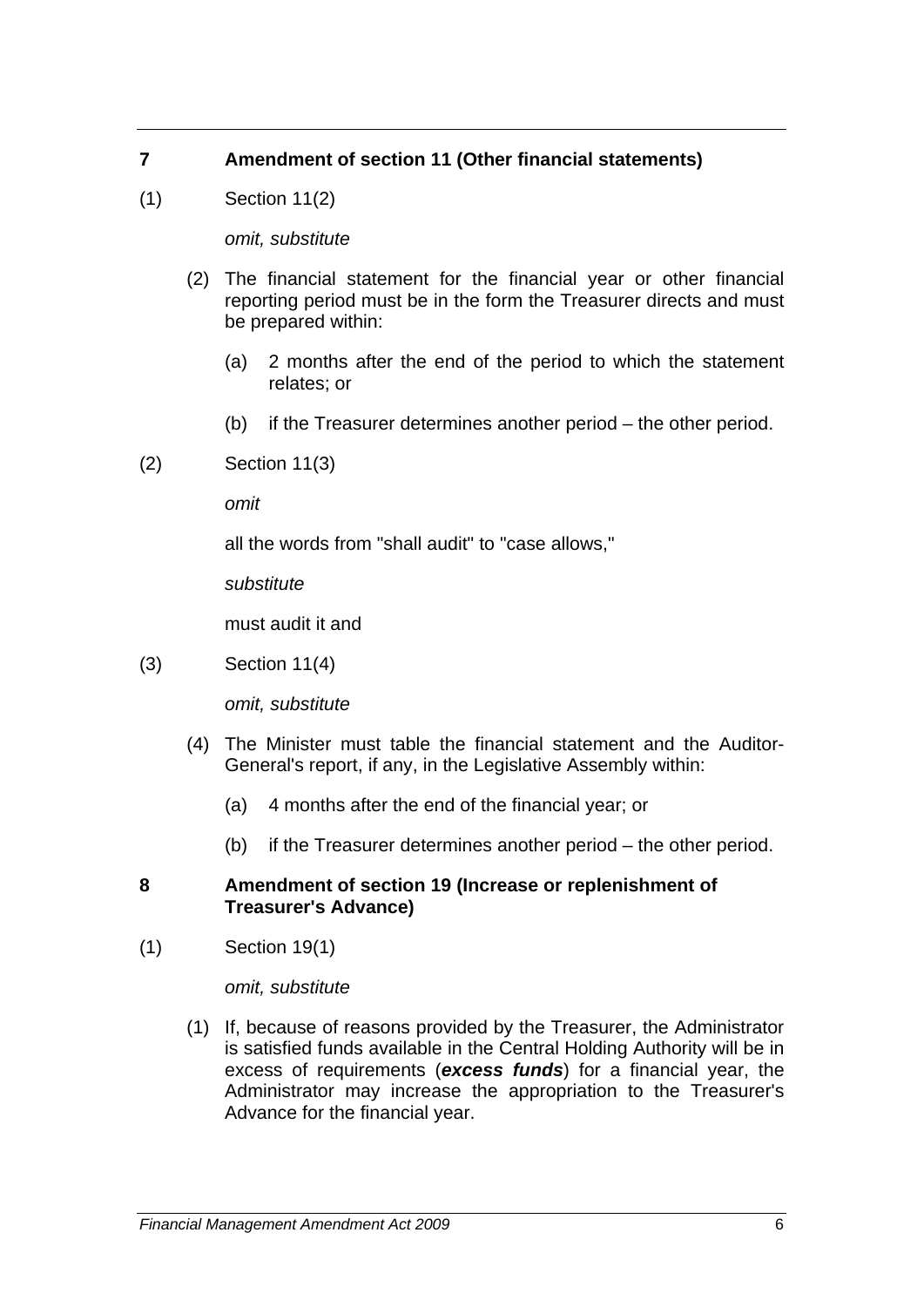- (1A) The amount of the increase for the financial year must not be more than the lesser of the following:
	- (a) the amount of excess funds;
	- (b) 5% of the total of appropriations provided by Appropriation Acts for the financial year (other than appropriations for a Purpose designated as Commonwealth).
- (2) Section 19(2) to (4)

*omit* 

Allocation

*substitute* 

appropriation

#### <span id="page-7-0"></span>**9 New section 19A**

After section 19

*insert* 

#### **19A Increase of funds available from Commonwealth**

- (1) This section applies if the Treasurer is satisfied:
	- (a) funds available in the Central Holding Authority for a financial year have been or will be increased under an Act of the Commonwealth or an arrangement between the Territory and the Commonwealth; and
	- (b) the amount of the increase (*increased funds*) must be used in accordance with the Act or arrangement.
- (2) The Treasurer may, by written notice, authorise the issue of all or part of the amount of the increased funds so the amount to be issued is used in accordance with the Act or arrangement for the following:
	- (a) a Purpose designated as Commonwealth in an existing appropriation for which the amount of appropriation is to be increased;
	- (b) something that is a Purpose designated as Commonwealth in the notice.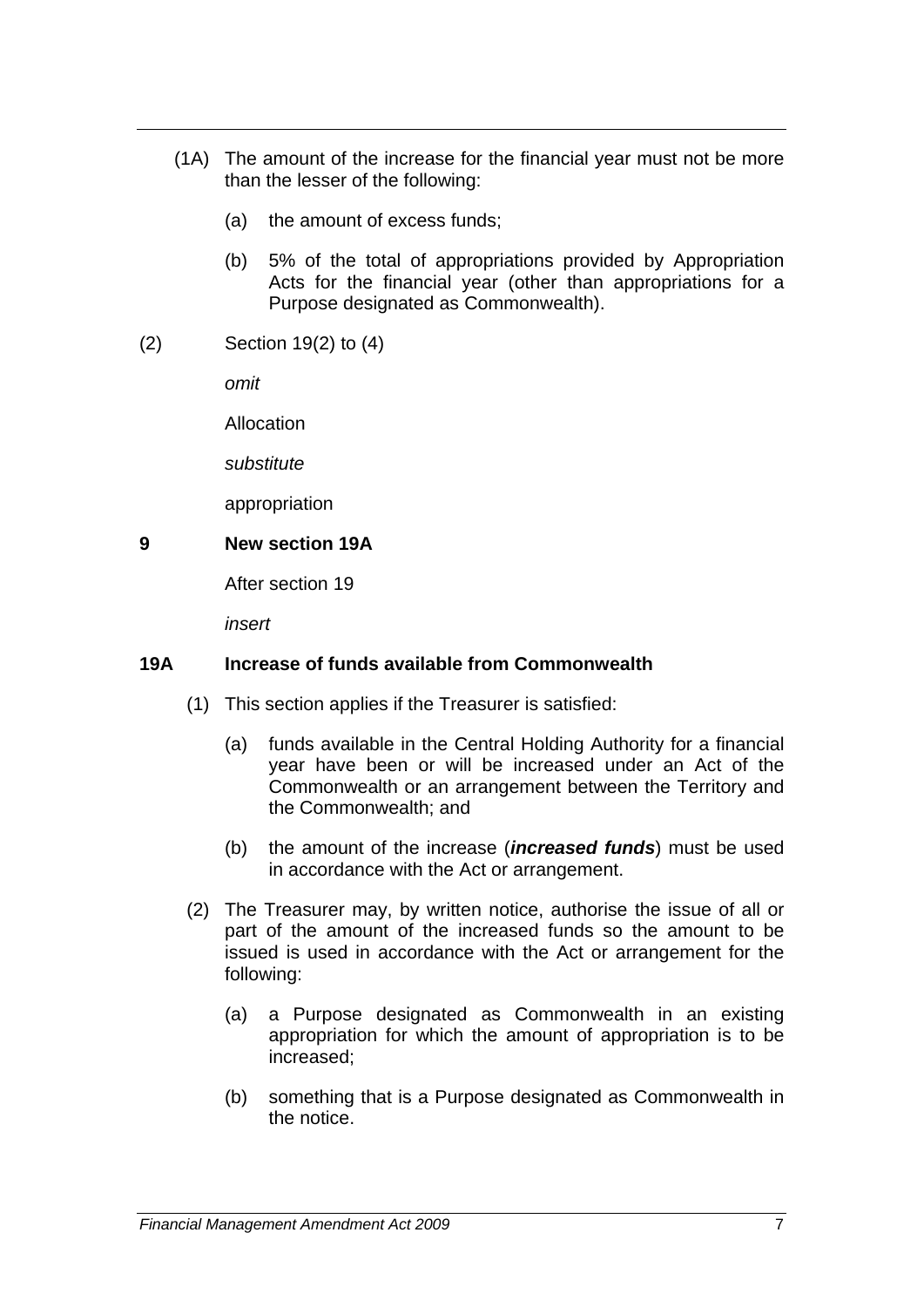- (3) The total of amounts authorised to be issued under subsection (2) in a financial year must not be more than the amount of increased funds for the financial year.
- (4) The appropriation for an amount authorised to be issued under subsection (2) is established or increased to the extent necessary.
- (5) The Treasurer must table in the Legislative Assembly, within 6 sitting days after the date of a notice under subsection (2), a copy of the notice and a statement about any issue under the notice.
- (6) In this section:

*increased* includes varied.

#### <span id="page-8-0"></span>**10 Amendment of section 20 (Transfer of Allocations)**

(1) Section 20, heading

*omit* 

#### **Allocations**

*substitute* 

#### **appropriations**

(2) Section 20(1)

*omit*

all words from "Allocation" to "another Agency"

*substitute* 

appropriation available to a Purpose of an Agency may, in accordance with a written direction of the Treasurer, be transferred to one or more Purposes of another Agency or within the Agency

(3) Section 20(1A)

*omit* 

(4) Section 20(2)

*omit* 

shall table a direction under subsection (1) or (1A)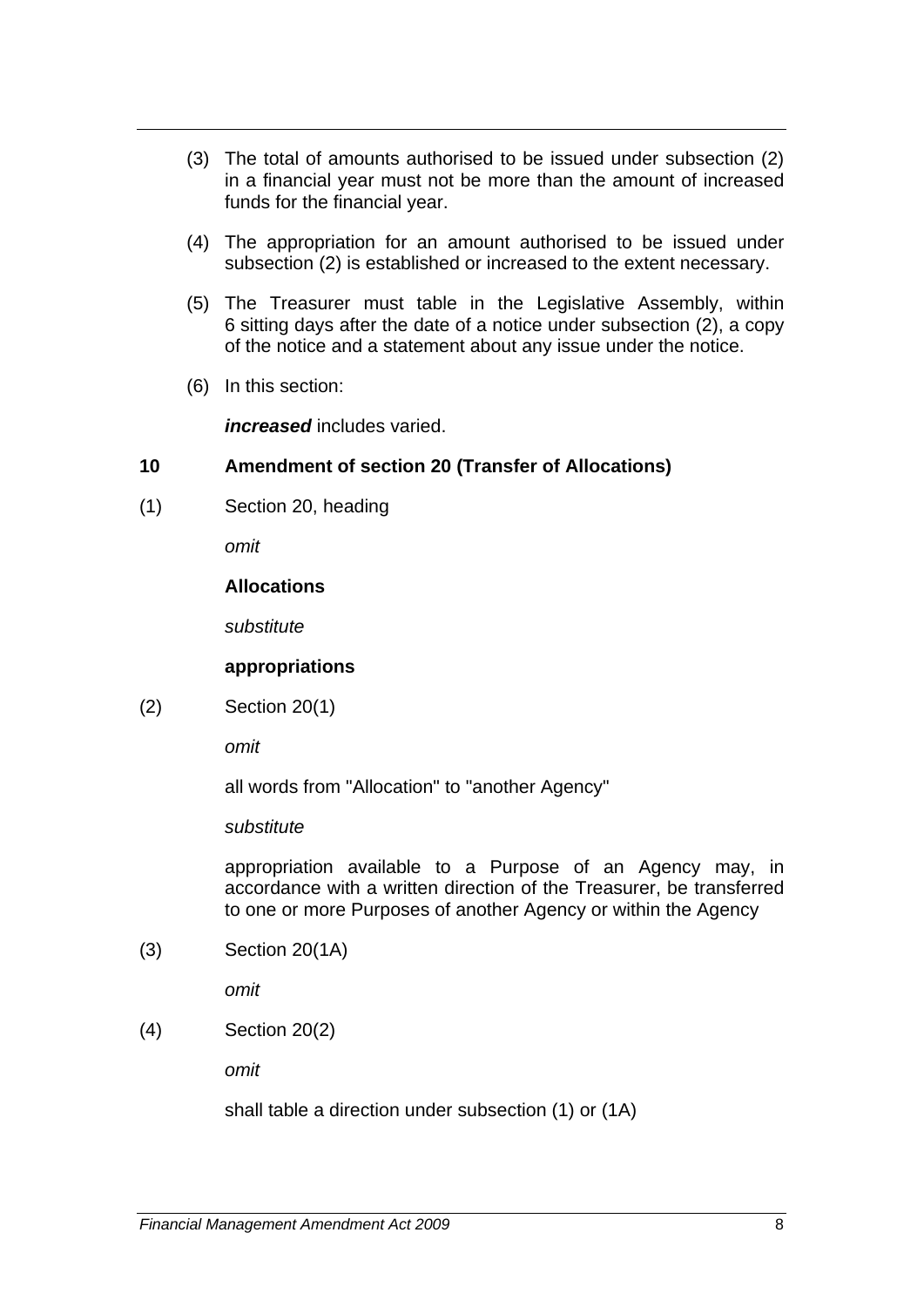*substitute* 

must table a direction under subsection (1)

## <span id="page-9-0"></span>**11 Repeal of section 22**

Section 22

*repeal* 

#### <span id="page-9-1"></span>**12 Repeal and substitution of section 24**

Section 24

*repeal, substitute* 

#### **24 Lapse of appropriation**

An appropriation in respect of a financial year:

- (a) is available for the financial year only; and
- (b) the balance of appropriation unexpended at the end of the financial year lapses and is not available for a subsequent financial year.

#### <span id="page-9-2"></span>**13 Repeal and substitution of Part 8**

Part 8

*repeal, substitute* 

## **Part 8 Transitional provisions for Financial Management Amendment Act 2009**

#### **42 Definition**

In this Part:

*Allocation* means an Allocation as defined in this Act immediately before the commencement of this section.

#### **43 Application of this Act**

This Act applies in relation to an Appropriation Act that commences after the commencement of this section, including an Appropriation Act that provides for an appropriation in respect of a period before the commencement of this section.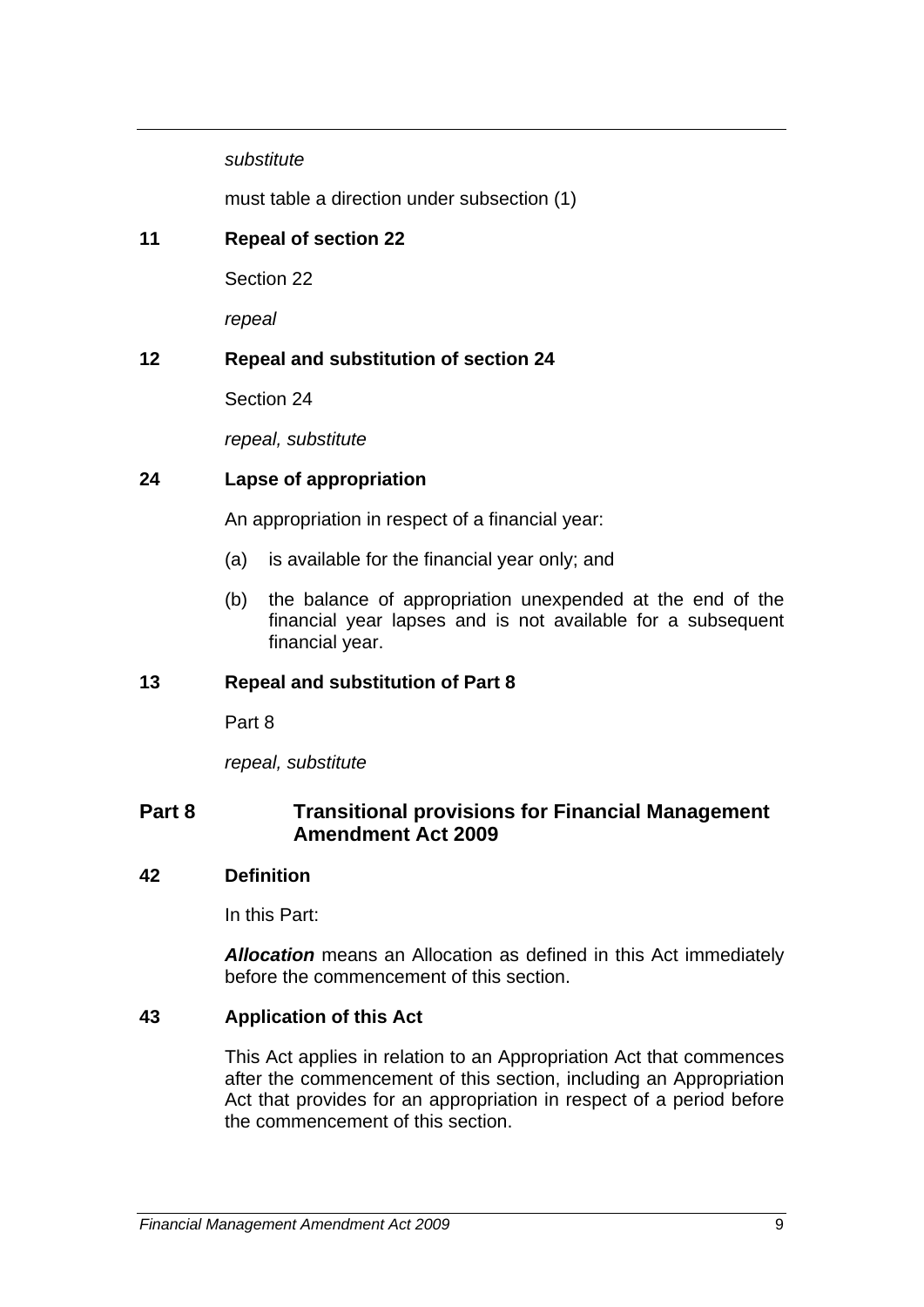#### *Note for section 43*

*The Appropriation (Additional for 2008-2009) Act 2009 provides for an appropriation in respect of a period before the commencement of this Act.* 

#### **44 References to Allocation**

- (1) Subsection (2) applies if:
	- (a) a provision of an Act expressed or expresses an idea by using "Allocation"; and
	- (b) the provision is amended and uses "appropriation".
- (2) The ideas must not be taken to be different merely because a different word is used.
- (3) In a document, a reference to "Allocation" is taken to be a reference to "appropriation" if the context permits.

#### <span id="page-10-0"></span>**14 Repeal of Schedule**

**Schedule** 

*repeal* 

#### <span id="page-10-1"></span>**15 Further amendments of Financial Management Act**

Schedule 1 has effect.

#### <span id="page-10-2"></span>**16 Amendment of other Acts**

Schedule 2 has effect.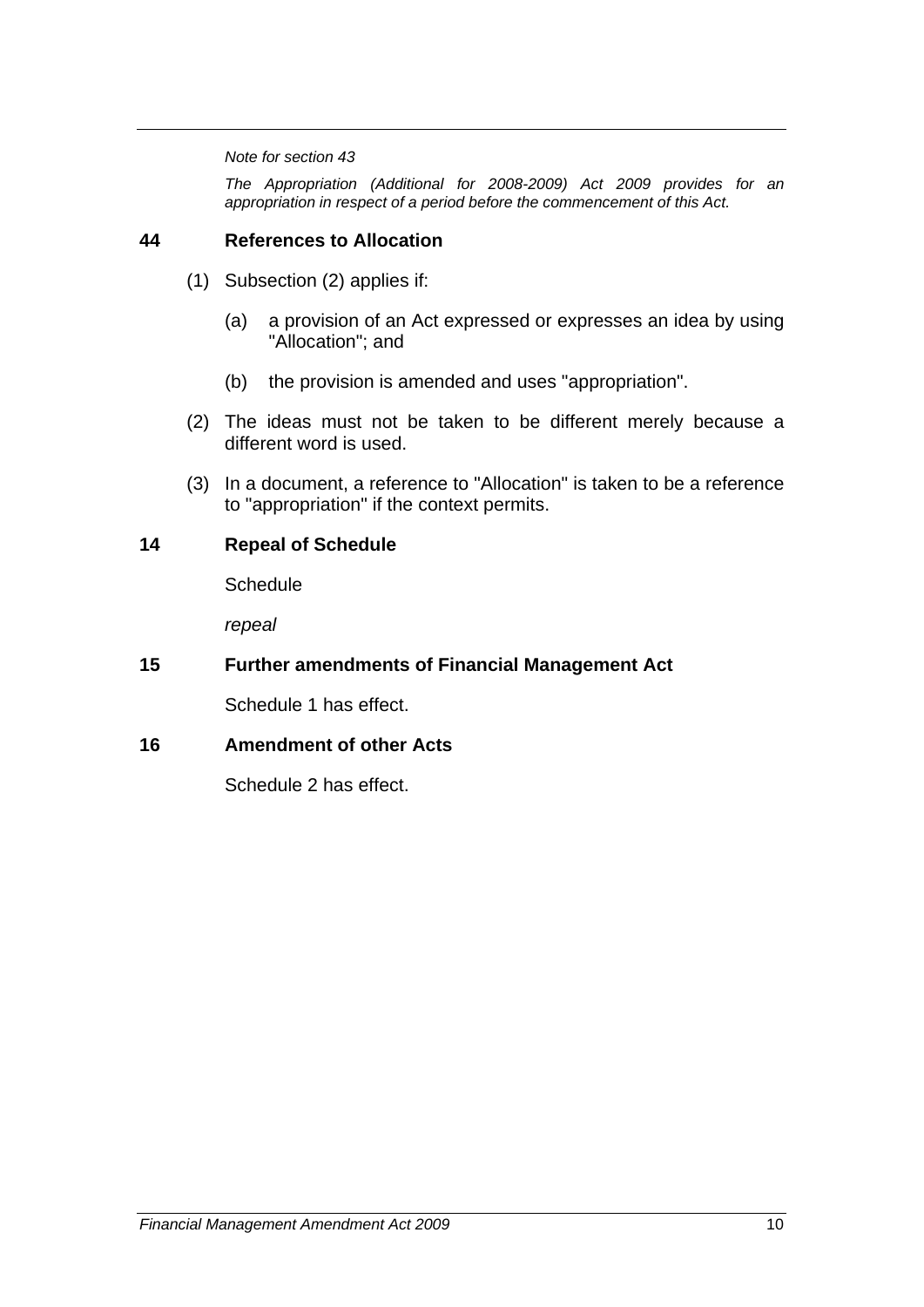# **Schedule 1 Further Amendments of Financial Management Act**

section 15

| Provision                      | Amendment                                                                                                         |                                                                                       |  |
|--------------------------------|-------------------------------------------------------------------------------------------------------------------|---------------------------------------------------------------------------------------|--|
|                                | omit                                                                                                              | substitute                                                                            |  |
| section $18(1)$ and $(2)$      | Allocation                                                                                                        | appropriation                                                                         |  |
| section 21, heading            | <b>Allocation</b>                                                                                                 | <b>Appropriation</b>                                                                  |  |
| section $21(1)$                | Allocation involved shall                                                                                         | appropriation involved<br>must                                                        |  |
| section $21(3)$                | Allocation                                                                                                        | appropriation                                                                         |  |
| section 27(1A)                 | authorised deposit-<br>taking institution within<br>the meaning of the<br>Banking Act 1959 of the<br>Commonwealth | <b>ADI</b>                                                                            |  |
| section 29(2)                  | shall not make an<br>investment referred to<br>in subsection (1)<br>$except -$                                    | must not make an<br>investment referred to<br>in subsection (1) except<br>as follows: |  |
| section $29(2)(c)$             | authorised deposit-<br>taking institution within<br>the meaning of the<br>Banking Act 1959 of the<br>Commonwealth | ADI,                                                                                  |  |
| section $29(2)(d)(i)$ to (iii) |                                                                                                                   | $:$ or                                                                                |  |
| section $29(2)(e)$             | ; or                                                                                                              | ,                                                                                     |  |
| section $29(3)$ and $(4)$      | shall                                                                                                             | must                                                                                  |  |
| section 30, heading            | allocation                                                                                                        | appropriation                                                                         |  |
| section $30(1)$ and $(2)$      | Allocation                                                                                                        | appropriation                                                                         |  |
| section 34(2)                  | minister                                                                                                          | Minister                                                                              |  |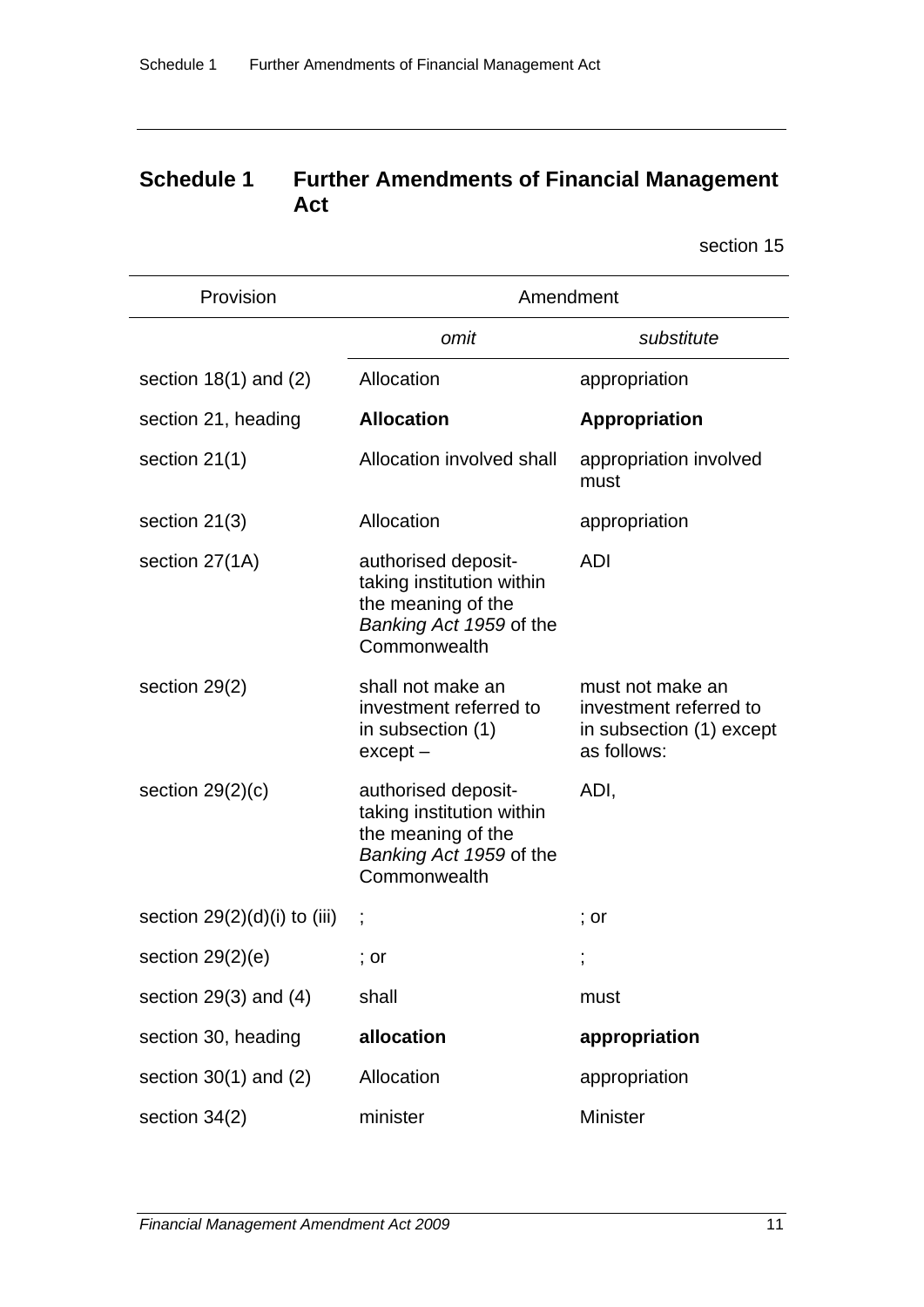| section $39(2)$ and $(3)$ | whole subsection |                  |
|---------------------------|------------------|------------------|
| section 40                | Penalty:         | Maximum penalty: |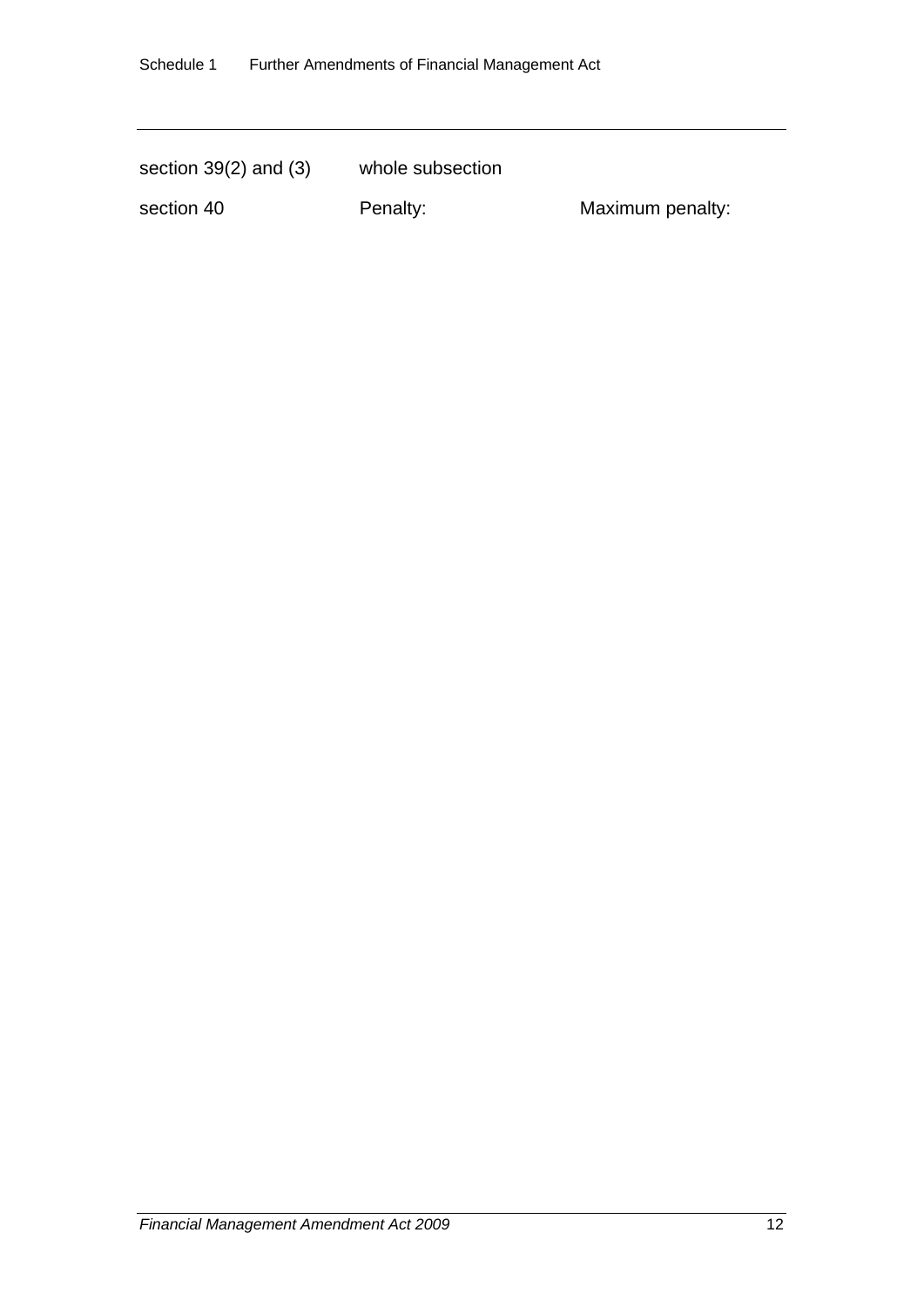# **Schedule 2 Amendment of other Acts**

section 16

| Provision                                            | Amendment  |               |
|------------------------------------------------------|------------|---------------|
|                                                      | omit       | substitute    |
| <b>Administrators</b><br><b>Pensions Act</b>         |            |               |
| section 8                                            | Allocation | appropriation |
| <b>Adult Guardianship</b><br>Act                     |            |               |
| section 31                                           | Allocation | appropriation |
| <b>Audit Act</b>                                     |            |               |
| section 5                                            | Allocation | appropriation |
| <b>Crown Proceedings</b><br>Act                      |            |               |
| section 11(5)                                        | Allocation | appropriation |
| <b>Debits Tax Act</b>                                |            |               |
| section 19                                           | Allocation | appropriation |
| <b>Director of Public</b><br><b>Prosecutions Act</b> |            |               |
| section 4(7)                                         | Allocation | appropriation |
| <b>Essential Goods and</b><br><b>Services Act</b>    |            |               |
| section 17                                           | Allocation | appropriation |
| <b>First Home Owner</b><br><b>Grant Act</b>          |            |               |
| section 49                                           | Allocation | appropriation |
| <b>Fisheries Act</b>                                 |            |               |
| section 47(5)                                        | Allocation | appropriation |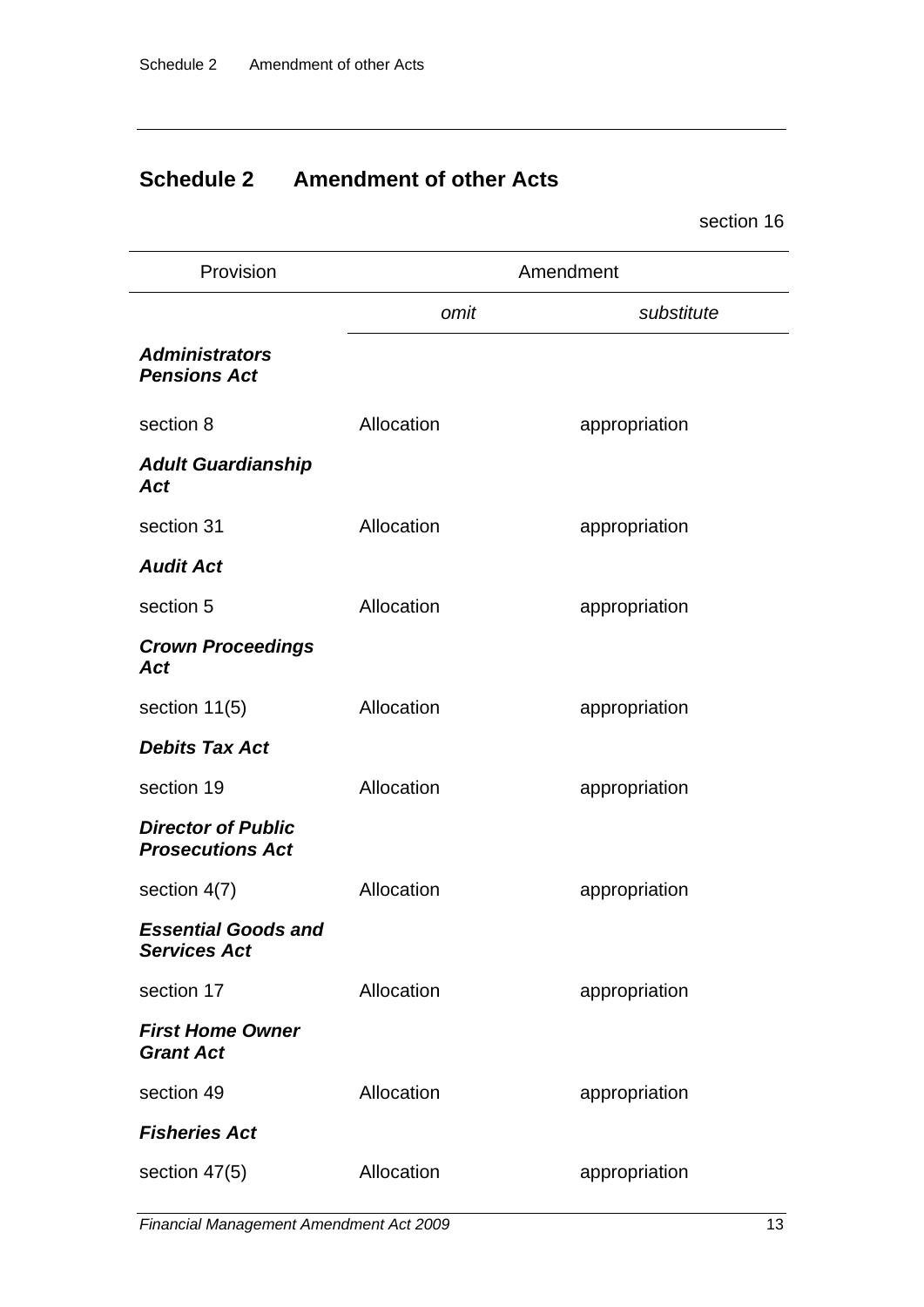# *Fuel Subsidies Act*

| section 23                                                                                          | Allocation        | appropriation        |
|-----------------------------------------------------------------------------------------------------|-------------------|----------------------|
| <b>Interpretation Act</b>                                                                           |                   |                      |
| section 17, definition<br><b>Allocation</b>                                                         | <b>Allocation</b> | <b>Appropriation</b> |
| <b>Law Officers Act</b>                                                                             |                   |                      |
| section 13(6)                                                                                       | Allocation        | appropriation        |
| <b>Legislative Assembly</b><br><b>Members'</b><br><b>Superannuation</b><br><b>Contributions Act</b> |                   |                      |
| section 15                                                                                          | Allocation        | appropriation        |
| <b>Legislative Assembly</b><br><b>Members'</b><br><b>Superannuation Fund</b><br><b>Act</b>          |                   |                      |
| sections 4(5) and 10                                                                                | Allocation        | Appropriation        |
| <b>Magistrates Act</b>                                                                              |                   |                      |
| section $6(3)$                                                                                      | Allocation        | appropriation        |
| <b>Mineral Royalty Act</b>                                                                          |                   |                      |
| section $45(2)$                                                                                     | Allocation        | appropriation        |
| <b>Northern Territory</b><br><b>Treasury Corporation</b><br>Act                                     |                   |                      |
| sections 12 and 21                                                                                  | Allocation        | appropriation        |
| <b>Petroleum</b><br>(Submerged Lands)<br>Act                                                        |                   |                      |
| section 129                                                                                         | Allocation        | appropriation        |